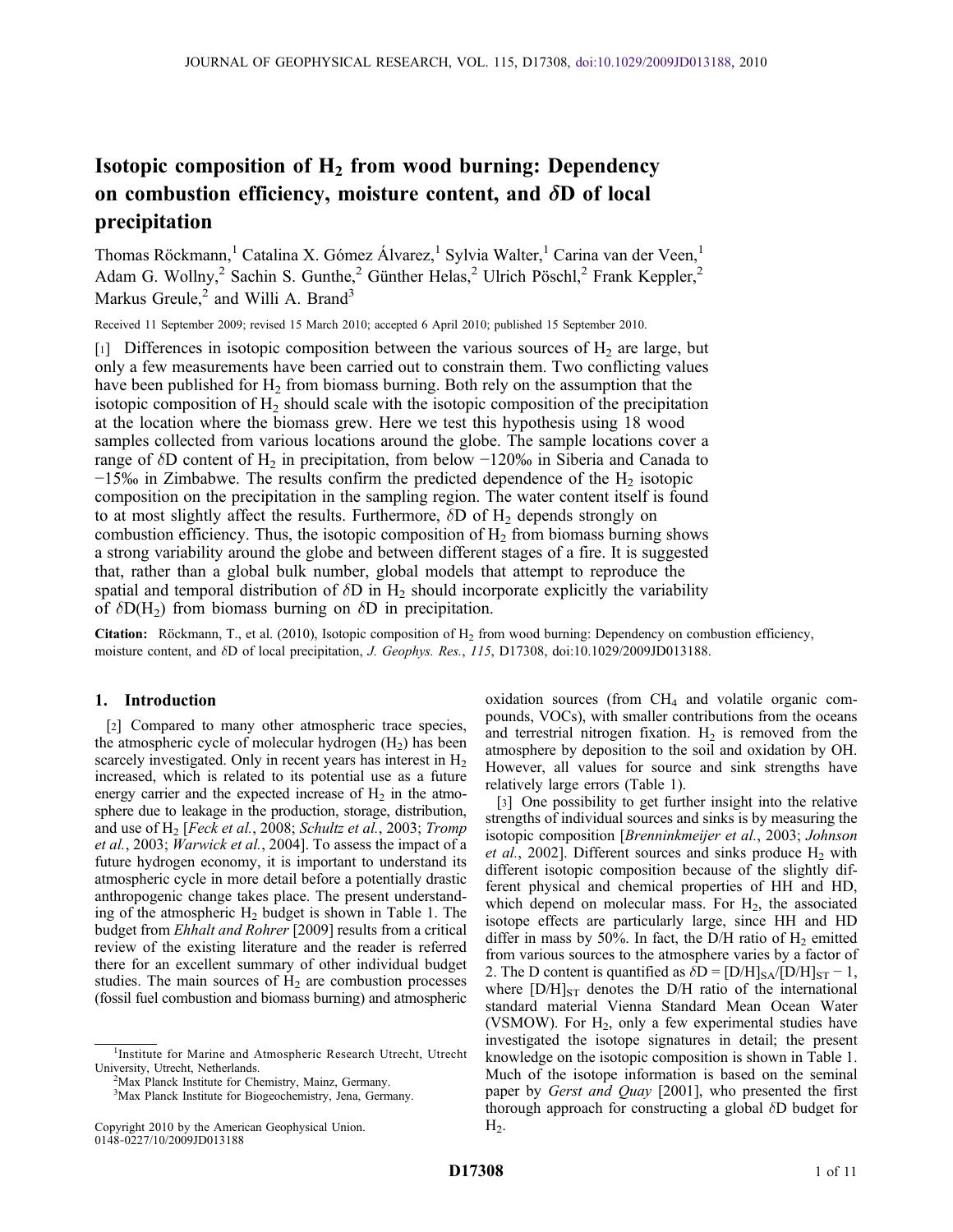**Table 1.** Sources and Sinks of  $H_2$  and Their Isotopic Signatures

|                        | Strength $(Tg/yr)$       |                                    |                       |  |  |  |  |  |  |
|------------------------|--------------------------|------------------------------------|-----------------------|--|--|--|--|--|--|
|                        | Novelli et al.<br>[1999] | <b>Ehhalt</b> and Rohrer<br>[2009] | Isotopic<br>Signature |  |  |  |  |  |  |
|                        | Sources <sup>a</sup>     |                                    |                       |  |  |  |  |  |  |
| Fossil fuel combustion | $15 \pm 10$              | $11 \pm 4$                         | $-196^\circ$          |  |  |  |  |  |  |
| Biomass burning        | $16 \pm 5$               | $15 \pm 6$                         | $-290^\circ$          |  |  |  |  |  |  |
| $CH4$ oxidation        | $26 \pm 9$               | $23 \pm 8$                         | $-162$ <sup>d</sup>   |  |  |  |  |  |  |
| VOC oxidation          | $14 \pm 7$               | $18 \pm 7$                         | $-162$ <sup>d</sup>   |  |  |  |  |  |  |
| Ocean N fixation       | $3 \pm 2$                | $6 \pm 3$                          | $-628$ <sup>d</sup>   |  |  |  |  |  |  |
| Land N fixation        | $3 \pm 1$                | $3 \pm 2$                          | $-628$ <sup>d</sup>   |  |  |  |  |  |  |
| Total sources          | $77 \pm 16$              | $76 \pm 14$                        |                       |  |  |  |  |  |  |
| $Sinks^b$              |                          |                                    |                       |  |  |  |  |  |  |
| Soil deposition        | $56 \pm 41$              | $60^{+30}_{-20}$                   | $0.943^{\circ}$       |  |  |  |  |  |  |
| Reaction with OH       | $19 \pm 5$               | $19 \pm 5$                         | $0.568^{\circ}$       |  |  |  |  |  |  |
| Total sinks            | $19 \pm 5$               | $79^{+30}_{-20}$                   |                       |  |  |  |  |  |  |

a Isotopic signatures for sources are listed in ‰.

<sup>b</sup>Isotopic signatures of sinks are listed as fractionation factors, i.e., the ratio of the removal rates of HD and H2.

<sup>c</sup>From Gerst and Quay [2001].

<sup>d</sup>From Price et al.  $[2007]$ . Signatures for oxidation sources were determined from the budget.

<sup>e</sup>From Sander et al. [2006].

[4] New analytical techniques have significantly simplified isotope analysis on  $H_2$  [Rahn et al., 2002b; Rhee et al., 2004]; as a result, an increasing number of measurements are now becoming available to study both the isotope composition of various  $H<sub>2</sub>$  sources and its variations in the atmosphere [Feilberg et al., 2007; Rahn et al., 2002a, 2003; Rhee et al., 2006a, 2006b, 2008; Rice et al., 2010; Röckmann et al., 2003, 2010; Vollmer et al., 2010]. In the European project EUROHYDROS, annual cycles of  $H_2$  concentration and  $\delta$ D at six stations worldwide have been recently determined (A. Batenburg et al., manuscript in preparation).

[5] Isotope data are now also being included in model studies to constrain the global  $H_2$  budget [*Pieterse et al.*, 2009; Price et al., 2007]. It is clear that the results of such studies can only be as good as the data they use as input, and therefore, an intensive approach is required to better define and understand the isotope signatures of the source and sink processes.

[6] In this study, we focus on the  $H_2$  produced from biomass burning. The value in Table 1 of  $\delta D = -290\%$  is taken from the only available direct combustion experiments [*Gerst and Quay*, 2001]. This number is based on the analysis of a total of six air samples from two experimental fires carried out with pine needles and pine branches in Montana. The results were then extrapolated to the global scale by applying the derived fractionation factor between biomass and  $H_2$  from biomass burning to a global average  $\delta$ D content of biomass. *Rhee et al.* [2006b] presented an indirect top-down estimate of  $\delta D = -90\%$  as global average source signature of  $H_2$  from biomass burning on the basis of analysis of air samples collected near the tropical tropopause above biomass‐burning regions. Note that in these samples a biomass burning signal could not be observed directly in the  $H_2$  mixing ratio; rather, the biomass burning source was identified by a CO elevation, and the  $H<sub>2</sub>/CO$  emission ratio was used to determine the likely contribution of  $H_2$  from biomass burning. The absence of a  $H_2$  combustion peak was interpreted by postulating an interference of a simultaneous

soil sink signal that cancels out the  $H_2$  peak. Thus, this estimate is rather indirect and involves numerous assumptions, but the derived  $\delta$  value is much higher than that obtained from the direct fire samples.

[7] For both studies, the calculation of the global average  $\delta\overline{D}$  value for H<sub>2</sub> from biomass burning is based on the assumption that the signature should scale with the  $\delta$ D in precipitation that plants use as their hydrogen source [Yapp and Epstein, 1982]. Although this assumption is reasonable, it has never been experimentally verified. To test this hypothesis, we carried out combustion experiments with wood samples from various regions around the globe. We note here at the outset that in natural fires it is often not the wood but the foliage and grass that is burning; the stems and larger branches of trees often are left after the fire. Table 4 from *Ehhalt and Rohrer* [2009] shows that  $H_2$  generated from biomass burning is a mix of numerous different fuel types. For the purpose of this study, we decided to use wood samples having an estimated age of at least 5 years. Analysis of short‐lived biomass may bias the results due to, e.g., seasonal changes in  $\delta$ D of precipitation, dependency on the growth season, and evaporative enrichments in the leaves [Roden and Ehleringer, 2000]. Using wood samples means that seasonal and short interannual effects should average out. This approach is not motivated by the idea to derive a revised global average for  $\delta D(H_2)$  from biomass burning, but it is well suited for our objective.

#### 2. Experimental

[8] Table 2 lists the origin and specification of 18 wood samples from 10 countries that were collected from different regions around the globe. All samples were collected from a typical tree species from the respective region. Most samples were pieces of branches between 3 and 8 cm in diameter; the samples from Siberia, Chile, and Sydney were pieces of a trunk. Samples were cut into easily combustible small pieces ( $\sim$ 1.5 × 1.5 × 8 cm), and 300–500 g of each was combusted in an experimental combustion chamber contained in a trailer at the Max Planck Institute for Chemistry in Mainz, Germany [Lobert et al., 1990].

[9] A propane flame is used to ignite the wood. Additionally a warm air blower is used in some cases when needed. Once the fire has reached a self‐sustaining stage, these accessories are removed and several air samples are collected until the end of the smoldering stage. In rare cases, especially when the wood is not dried before the experiment, reignition is necessary; this is done during times when no air samples are taken. The combustion efficiency is monitored online with  $CO$  and  $CO<sub>2</sub>$  Heraeus BINOS sensors. These measure, via infrared absorption, mixing ratios for the two gases to a sensitivity of a few ppm, at a noise level of 1 ppm. Calibrations are done using a standard gas [*Lobert et al.*, 1991]. All online data were recorded with a V25 data acquisition system (developed at the Max‐Planck Institute for Chemistry, Mainz), which also logs outside temperature and moisture. Measurements of temperature in the combustion zone were not available.

[10] Air is sampled for isotope analysis from a chimney above the trailer, which is equipped with several valves for sampling [Lobert et al., 1991]. To ensure steady updraft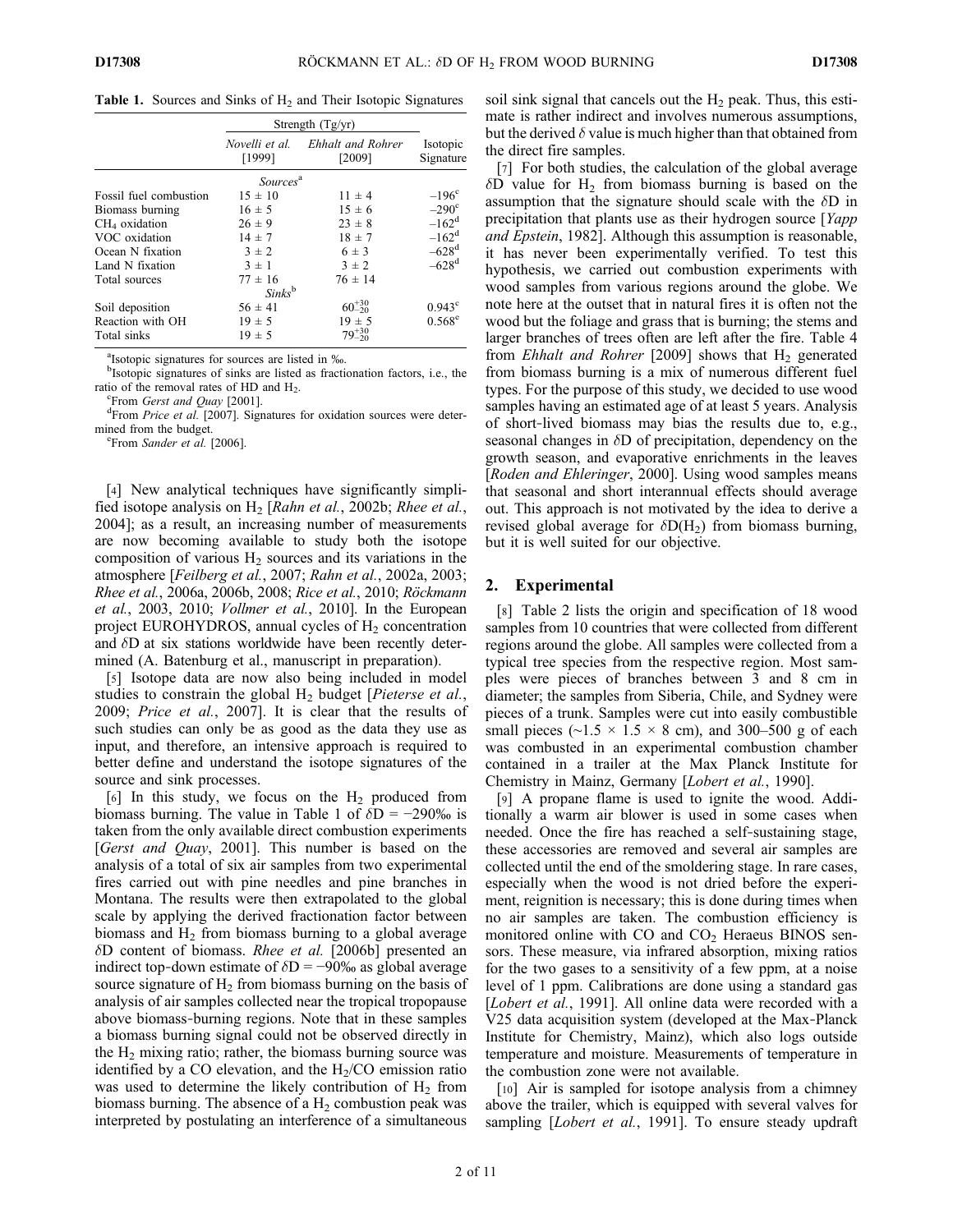| Country      | Sample Identification | Number of Air Samples | Location                               | Altitude <sup>b</sup> | Location               | Species               |
|--------------|-----------------------|-----------------------|----------------------------------------|-----------------------|------------------------|-----------------------|
| Australia    | S.4                   | 3                     | 33°S, 151°E                            | 60                    | Sydney                 | Eucalyptus racemosa   |
|              | S.1                   | 3                     | 27°S, 153°E                            | 40                    | <b>Brisbane</b>        | Unknown wood          |
|              | S.22                  | 10                    | 27°S, 153°E                            | 40                    | <b>Brisbane</b>        | Unknown wood          |
| China        | S.2                   | 3                     | $40^{\circ}$ N, 117 $^{\circ}$ E       | 200                   | Shangdianzi            | Plum (unspecified)    |
|              | S.12                  | 6                     |                                        | 200                   |                        | Corn (unspecified)    |
| Chile        | S. 11                 | 8                     | 38°S, 72°W                             | 335                   | Victoria valley        | Oak                   |
|              | S.3                   | 3                     | 39°S, 71°W                             | 1000                  | Curarrehue             | Oak                   |
|              | $S.9$ (rep.)          | 5                     |                                        | 1000                  | Cordillera             |                       |
|              | S.5                   | 3                     | 49°N, 123°W                            | 80                    | Pacific Spirit         | Spruce                |
| Canada       | S.15, wet             |                       | 49 $\rm^{\circ}N$ , 126 $\rm^{\circ}W$ | 400                   | Chibougamau, Québec    | Unknown wood          |
|              | $S.16$ , dry          | 9                     |                                        | 400                   |                        |                       |
|              | S.17, dry             | 10                    | $49^{\circ}$ N, 74 $^{\circ}$ W        | $\bf{0}$              | Estevan Pt., BC        | Unknown wood          |
|              | $S.18$ , wet          | 8                     |                                        | $\theta$              |                        |                       |
|              | S.23                  | 14                    | $54^{\circ}$ N, $105^{\circ}$ W        | 530                   | East Trout Lake, Sask. | Unknown wood          |
| Finland      | S.6                   | 3                     | $60^{\circ}$ N, $24^{\circ}$ E         | 115                   | Loppi                  | Pinus sylvestris      |
|              | S.13 (rep.)           |                       |                                        | 115                   |                        |                       |
| Nepal        | S.7, wet              | 5                     | $33^{\circ}$ N, $80^{\circ}$ E         | 2000                  | Himalaya               | Unknown wood          |
|              | $S.8$ , dry           | 5                     |                                        | 2000                  |                        |                       |
| Russia       | S.14                  | 8                     | $60^{\circ}$ N, $90^{\circ}$ E         | 47                    | Zotino, Siberia        | Pinus sylvestris      |
|              | $S.21$ (rep)          | 8                     |                                        | 47                    |                        |                       |
| Puerto Rico  | S.10                  | 4                     | $18^{\circ}$ N, $66^{\circ}$ W         | 250                   |                        | Unknown wood          |
| Zimbabwe     | S.19                  | 10                    | $18°S$ , $31°E$                        | 1000                  |                        | Brachystegia genus    |
| Namibia      | S.20                  | 10                    | $19°S$ , $30°E$                        | 1100                  | Etosha National Park   | Colophospermum mopane |
| 10 countries | 23 fires              | 152                   |                                        |                       |                        |                       |

Table 2. Overview of Samples Burned<sup>a</sup>

<sup>a</sup>rep, repetition of the same sample.

 $<sup>b</sup>$ Approximate altitude as used in the OIPC (see Table 3), meters above sea level.</sup>

conditions, a fan was placed 1.5 m above the valves in the chimney. One of the valves was connected to a 1.5 or 2 L volume evacuated glass or stainless steel flask via a DRIERITE™ drying trap. Sampling was performed by simply opening and closing the canister valve.

[11] At times determined to be representative of the different combustion stages, the valve on the evacuated flask was opened for about 30 s and combustion gases were collected. The number of samples taken from a single fire ranged from 3 in the beginning of the experiment to more than 10 as improvements in operational procedures and flask availability were achieved. Besides the flasks with combustion gas samples, we took samples of the background air on each sampling day to measure ambient  $H_2$  concentration and  $\delta D$ .

[12] The flasks containing the combustion air samples were analyzed in the isotope laboratory of the Institute of Marine and Atmospheric Research Utrecht (IMAU). Isotope composition ( $\delta$ D) and mixing ratio of the H<sub>2</sub> were determined with a system based on isotope monitoring ratio mass spectrometry (IRMS), in which the D/H ratio in a sample is measured relative to that of a reference air cylinder with known isotopic composition and mixing ratio and the  $\delta D$ value is calculated on the Vienna Standard Mean Ocean Water (VSMOW) scale.

[13] The analytical system is described in detail in the work of Rhee et al. [2004]. Briefly, an air or reference air sample is admitted via a DRIERITE™ trap to the sample volume of the system, where its pressure is determined as an indicator of the total amount of air. It is then flushed to a cold head of a liquid He compressor cooled to ∼35 K, where most of the air is condensed except for H<sup>2</sup> , He, and Ne. Those gases pass the cold head trap and are flushed to a preconcentration trap for the collection of  $H<sub>2</sub>$ ; the trap consists of a stainless steel tube packed with the 5 Å molecular sieve, cooled to 63 K by inmersing the trap into

liquid  $N_2$  and continuously pumping away the  $N_2$  vapor. After being trapped, the  $H_2$  is transferred to the cryofocusing trap, a capillary column packed with molecular sieve 5 Å jacketed in a stainless steel tube. From this trap, the sample is directed over a gas chromatograph for final purification before entering the IRMS system (ThermoFinnigan Delta plus XL) by way of an open split system; using a reduced flow rate of ∼0.5 nL/min maximizes transfer to the IRMS. Typical peak areas are 7–10 V s for 350 mL air samples with ambient H<sub>2</sub> concentrations of ~500 ppb, which corresponds to 175 nL or  $\sim$ 7 nmol H<sub>2</sub>. To correct for day-to-day drift in the system, a working reference gas is measured, usually twice per day, and the daily average is used for correction. Calibrations of the  $\delta$  scale by using mixtures of certified  $H_2$  reference gases of different isotopic compositions show that the scale contraction in our analytical system is very small (no significant scale contraction has been found within the analytical errors).

[14] Bulk  $\delta$ D was determined at the Stable Isotope Laboratory of the Max Planck Institute for Biogeochemistry in Jena (Germany). The method for bulk  $\delta$ D analysis, which uses a high-temperature conversion mass spectrometric technique, closely follows the procedure described for  $\delta^{18}$ O determination in bulk material by *Brand et al.* [2009]. Samples are weighed into Ag foil and positioned into an Autosampler (Zero‐Blank; Costec, Milan, Italy). Upon actuation, the packets drop into a helium‐flushed high‐ temperature reactor (HTO; Hekatech, Wegberg, Germany) kept at 1450°C. The reactor has an outer SiC tube and an inner tube made from glassy carbon; reversed carrier gas flow between the two tubes ensures that the full helium flux passes through the core of the reactor [Gehre et al., 2004]. In addition, the inner tube is filled with glassy carbon chips up to the highest‐temperature zone, where the reaction to CO, H<sup>2</sup> , and carbon plus further unspecified reaction products and residues takes place. From the reactor, the sample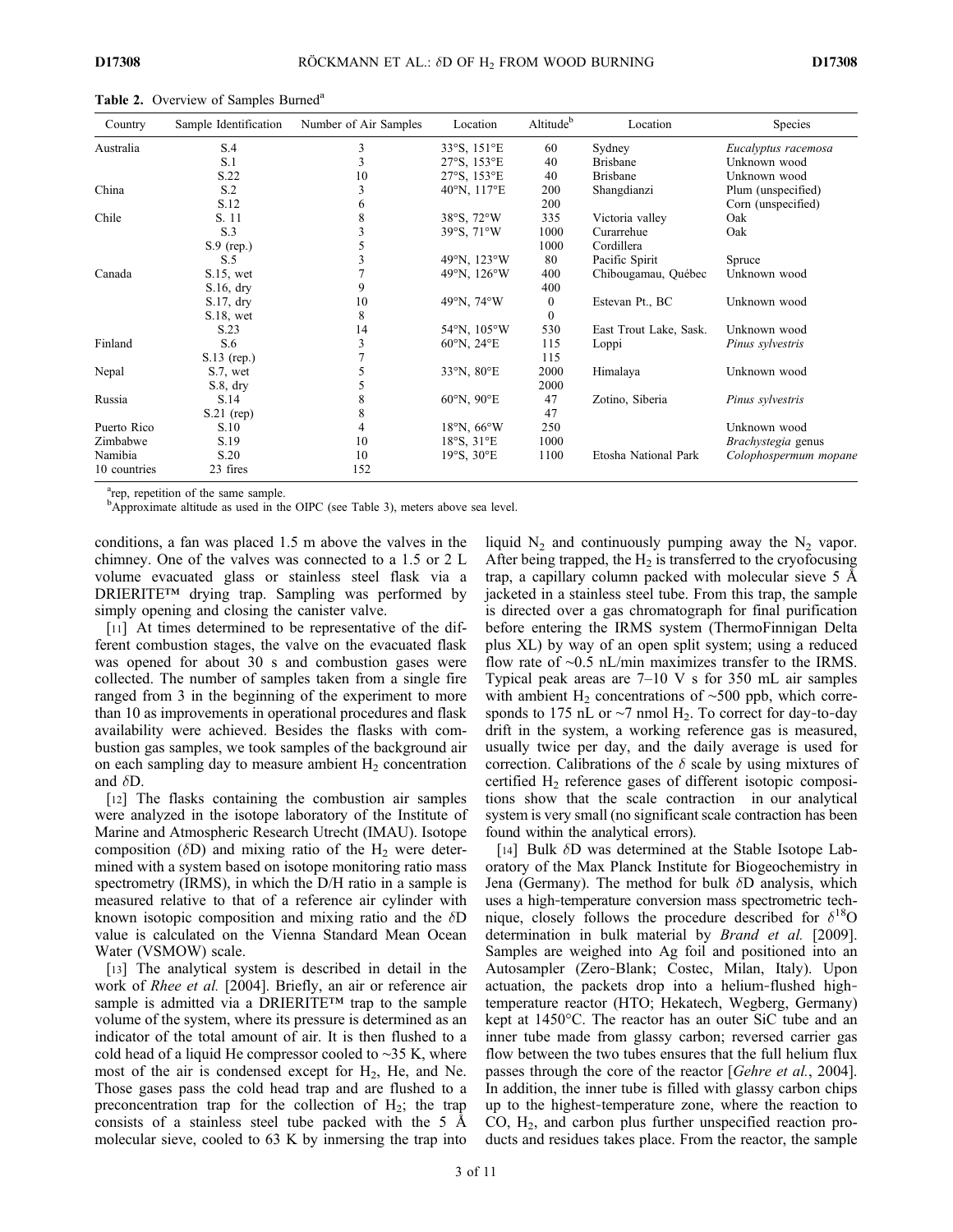gas passes a fine filter containing NaOH on pumice (Ascarite) and  $Mg(CIO<sub>4</sub>)<sub>2</sub>$  before entering a packed column (5 Å) gas chromatograph at 70 $\degree$ C for separating H<sub>2</sub> and CO. An open split interface [ConFlo III; Werner et al., 1999] provides the connection to a Delta<sup>+</sup>XL stable isotope mass spectrometer (both from Thermo-Fisher Scientific, Bremen, Germany). Analysis of the ion currents at monitoring  $m/z$  3 and 2 yielded the hydrogen isotopic composition. For the primary reference for reporting on the VSMOW scale, we used NBS22 oil with an assigned value of −118.5‰. Using this material, a local reference material "PET‐J1" (polyethylene, "Uvasol"; Merck, Darmstadt, Germany) was calibrated with a  $\delta$ D value of −80.75‰ versus VSMOW. Aliquots of these materials were interspersed together with the samples and analyzed in the same sequence. The reported sample results are based on the relative differences to the working reference material results. As a quality control reference, we included one sample of IAEA‐CH7 polyethylene (International Atomic Energy Agency, Vienna, Austria) in the daily sequence of measurements. IAEA‐CH7 has an assigned value of −100.3‰ on the VSMOW scale.

[15]  $\delta$ D of the plant methoxyl groups were analyzed as described by Greule et al. [2008]. In brief, methoxyl groups of plant material are cleaved off with hydriodic acid (HI) at 130°C in closed reaction vials. Subsequently, a headspace analysis of the gaseous product methyl iodide  $(CH_3I)$  is carried out using gas chromatography pyrolysis/combustion IRMS (GC‐P/C)‐IRMS. This rapid and precise method enables the determination of both  $\delta^{13}$ C and  $\delta \vec{D}$  values of plant methoxyl groups without apparent isotopic discrimination.

#### 3. Results and Discussion

[16] The general characteristics of the combustion experiments, in particular combustion efficiency, are presented in section 3.1. As a by-product,  $[H_2]/[CO]$  emission factors were also determined from the combustion experiments and are discussed in section 3.2. The possible influence of moisture in the sample is studied in section 3.3. In section 3.4, the source signatures for each piece of wood are calculated. These are then compared with the  $\delta D$  of the bulk biomass, the  $\delta$ D of methoxyl groups, and the  $\delta$ D of precipitation at the location where the sample was collected.

### 3.1. Combustion Efficiency

[17] The combustion efficiency characterizes the effectivenes of the combustion and is largely dependent on the availability of oxygen but also on other factors such as combustion temperature. It is determined from the relative mixing ratios of the combustion products carbon monoxide (CO) and carbon dioxide  $(CO_2)$ . When insufficient  $O_2$  is available, a relatively larger amount of CO is formed, and the combustion is termed inefficient. The efficiency is quantitatively characterized by the ratio  $\Delta CO/\Delta CO_2$  =  $({\rm CO}_{\rm sample}$  –  ${\rm CO}_{\rm ambient}$ )/( ${\rm CO}_{\rm 2\, sample}$  –  ${\rm CO}_{\rm 2\, ambient}$ ) [Andreae and *Merlet*, 2001]. For practical purposes we set  $CO<sub>ambient</sub> = 0$  ppm and  $CO_2$  <sub>ambient</sub> = 360 ppm. For  $\Delta CO/\Delta CO_2$  < 8%, the combustion process is considered efficient. Higher values indicate inefficient combustion [Andreae and Merlet, 2001]. Note that we did not actively change  $O_2$  levels.

[18] Figure 1a shows CO and  $CO<sub>2</sub>$  mixing ratios during a fire of a dried wood sample (S.16). Except for this specific sample, other samples were not artificially dried before combustion. Ideal burning conditions lead to an undisturbed fire with efficient combustion (low  $\Delta CO/\Delta CO_2$ ) at the beginning of the fire in the flaming stage and inefficient combustion in the smoldering stage  $(\Delta CO/\Delta CO_2 > 0.08)$ . Figure 1b shows the same indicators of combustion efficiency for a piece of the same wood that was not dried and had arrived with high moisture content at our laboratory. This piece of wood was difficult to combust. It was reignited several times during the experiment but the fire never reached a stable flaming stage.

## 3.2.  $[H_2]/[CO]$  Emission Factor and Its Dependence on Combustion Efficiency

[19] Figure 2 shows the measured values for  $\Delta[H_2]$ /  $\Delta$ [CO], that is, ([H<sub>2</sub>]<sub>sample</sub> – [H<sub>2</sub>]<sub>ambient</sub>)/(CO<sub>sample</sub> – COambient), for all analyzed samples plotted versus combustion efficiency, where  $[H_2]_{\text{ambient}} = 550$  ppb and  $[CO]_{\text{ambient}} = 0$  for practical purposes. No clear dependence of the emission factor on combustion efficiency can be detected with the available data, but the large scatter may preclude detection of a relation. However, recent results for  $H<sub>2</sub>$  from vehicle exhaust [*Vollmer et al.*, 2010] also have shown that the  $[H_2]/[CO]$  emission factor before the threeway catalytic converter does not depend strongly on combustion efficiency as indicated by the setting of the  $\lambda$  sensor, which controls fuel supplied to the motor. When some clear and unexplained outliers are excluded, the average emission factor is  $0.16 \pm 0.13$  mol/mol. This is lower than the range of 0.24–0.52 mol/mol (converted from 0.017–0.037 kg/kg) given by Novelli et al. [1999]. We estimated that the determination of the  $H_2$  concentration and thus of the  $[H_2]/[CO]$ emission factor may have a maximum bias of  $\pm 20\%$  due to difficulties of determining very high  $H_2$  concentrations (1000s of ppm) with our analytical system, which is usually designed to measure atmospheric  $H_2$  levels of 500 ppb only. However, this possible bias cannot be the main cause for the large scatter and the observation that  $[H_2]/[CO]$  does not scale with combustion efficiency.

#### 3.3. Dependence of  $\delta D$  on Combustion Efficiency

[20] The correlation between  $\delta$ D and combustion efficiency is shown in Figure 3. Despite the large scatter, one can see that  $\delta D$  decreases with increasing  $\Delta CO/\Delta CO_2$ . This is qualitatively in line with the findings by Gerst and Quay [2001], who found a difference of 100‰ between flaming (efficient combustion) and smoldering phase for two samples of pine needles and branches (Figure 3). It also agrees qualitatively with the dependence of  $\delta$ D in  $H_2$  from vehicle exhaust on the setting of the  $\lambda$  sensor [*Vollmer et al.*, 2010]. Incomplete combustion leads to higher fractionation between the bulk material (see below) and the  $H_2$  emitted, resulting in observation of isotopically lighter hydrogen. Clearly, however, there is a large scatter in the data, and other factors must also contribute, such as the degree of mixing between background  $H_2$  and combustion  $H_2$  or the different  $\delta D$  of precipitation in the region where the wood grew. As a first indication of the latter, which will be studied in more detail below, the color code in Figure 3 specifies the absolute latitude range of the origin of the wood sample. It is obvious from these raw data that wood from lower latitudes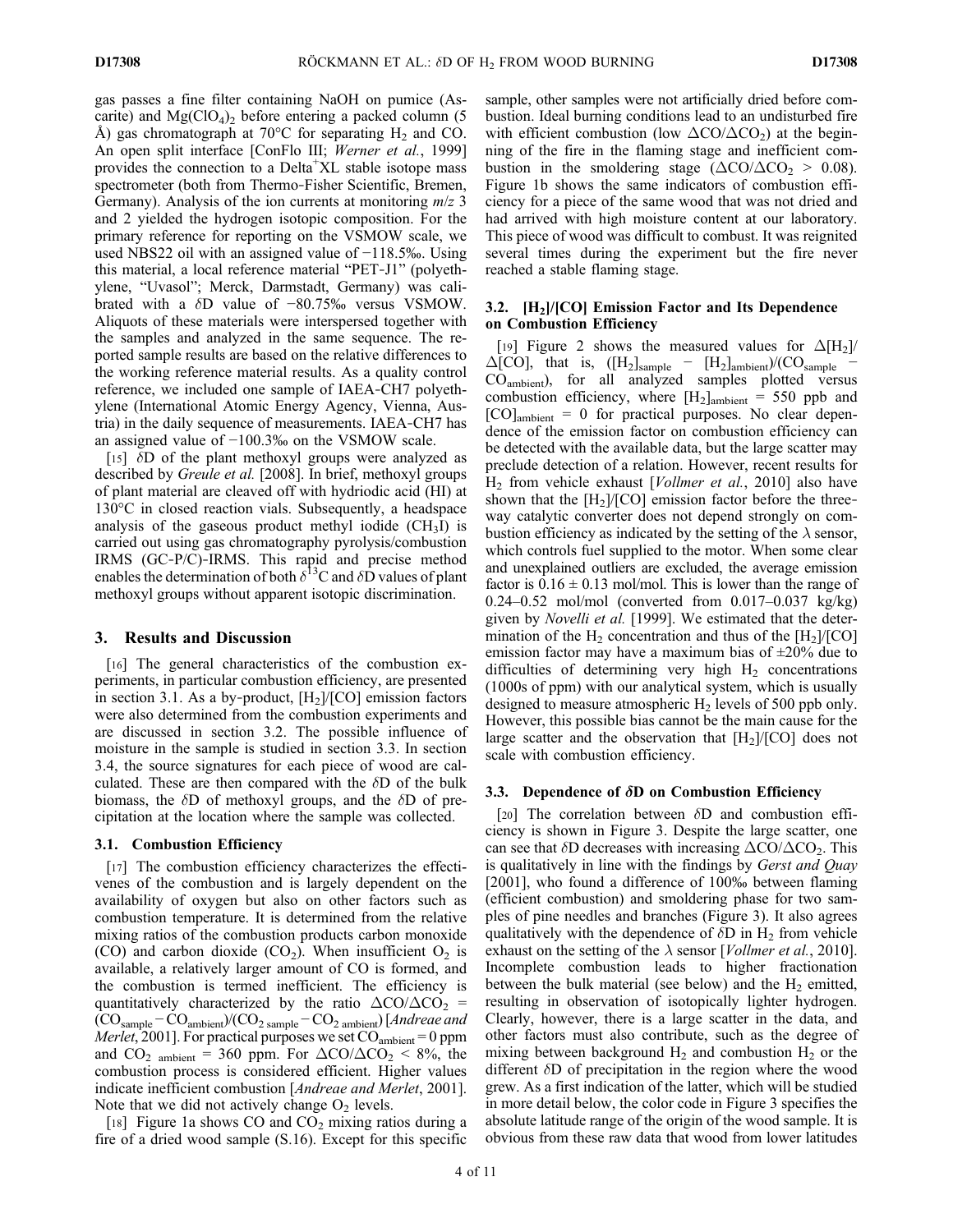

**Figure 1.** Mixing ratios for CO and  $CO<sub>2</sub>$  and combustion efficiency  $\Delta CO/\Delta CO_2$  over the course of (a) an undisturbed and (b) a disturbed combustion experiment. Efficient combustion is characterized by  $\Delta CO/\Delta CO_2$  < 0.08. The wood for experiment (b) had not been dried before the experiment, and the sample had to be reignited several times. The symbols indicate the times when flask samples for isotope analysis are taken.

liberates  $H_2$  that is generally isotopically heavier than wood from higher latitudes does.

# 3.4. The Influence of Water Content on  $\delta D$ , a Qualitative Case Study

[21] Molecular hydrogen can be formed from  $H_2O$  in the water gas shift reaction,  $CO + H_2O \rightarrow CO_2 + H_2$ . Therefore, not only the H bound in the biomass but also the water content may be important sources of  $H_2$  in the combustion process and affect the  $\delta$ D values. We tested this in two experimental series: First, we compared results for one dry and one wet sample of the same species of wood. As shown in Figure 4, the deuterium isotope ratio of the hydrogen released from burning biomass varies strongly with combustion efficiency, as discussed above. The  $\delta D$  results from the two combustion experiments are similar, demonstrating that the water content of the wood does not have a large influence on  $\delta$ D in the H<sub>2</sub> emitted during combustion. The deviating point for the wet sample, located at  $\delta D \sim -100\%$ and  $\Delta CO/\Delta CO_2 \sim 0.06$ , is probably affected by problems with ignition of the wet wood sample. Only partial and highly variable combustion was occurring, which may explain the anomalous results in  $\delta$ D. Omitting this point actually results in the trendlines seperating somewhat (Figure 4), but the differences between dry and wet wood are only 20‰–30‰.

[22] To further investigate the effect of moisture content, we artificially dried in an oven for 1 week at 90°C parts of samples S15 and S18, which arrived in our laboratory with a high moisture content. The dried parts S16 and S17 were extremely dry compared with their untreated counterparts and are "textbook examples" of an undisturbed combustion (see Figure 1, S16), whereas the combustion evolution of the original samples was much more irregular and inefficient (see Figure 1, S15).

[23] Figure 5 shows that for similar combustion efficiencies, the air samples from the "wet" experiment have slightly higher  $\delta$ D values than do the dry samples, and the linear fit lines from the dry samples lie below those from the wet samples. The behavior is thus the opposite of that seen in the experiments described above. Given the large scatter of  $\delta$ D values around the linear fit line within one wood sample, no firm conclusion can be derived from the present experiments. However, at least the water content of the wood does not appear to play a dominant role for the isotopic composition of  $H_2$  produced from biomass burning.

[24] An additional question regarding the influence of water is whether the  $H<sub>2</sub>$  could be in thermodynamic equilibrium with the  $H_2O$  formed during combustion. Since neither the isotopic composition of the water vapor nor the combustion temperature was measured in our experiments, this cannot be assessed, but it should be investigted in future studies.

#### 3.5. dD Source Signatures

[25] The  $H_2$  measured in the sample is a mixture of background  $H_2$  and  $H_2$  produced from the combustion. In practice, the concentrations in most of the combustion samples are so high that the influence of the background air is not critical. For ∼10% of the samples, measured concentrations are in the range 2–5 ppm so the influence of the background air is still  $>10\%$ . Therefore, the isotopic signature of the pure combustion  $H<sub>2</sub>$  was derived from a Keeling plot analysis where the source signature is given by the y axis intercept in a plot of  $\delta$  versus inverse H<sub>2</sub> concentration. It is necessary to include in this analysis the isotopic composition and concentration of the background air, for which we used the average background determined on the different days. A possible bias may be introduced because this value for background air reflects the composition of the air outside the chamber; it may vary inside the chamber due to the influence of the prior fires. Nevertheless, the low- $H_2$  concentration samples do actually fit the Keeling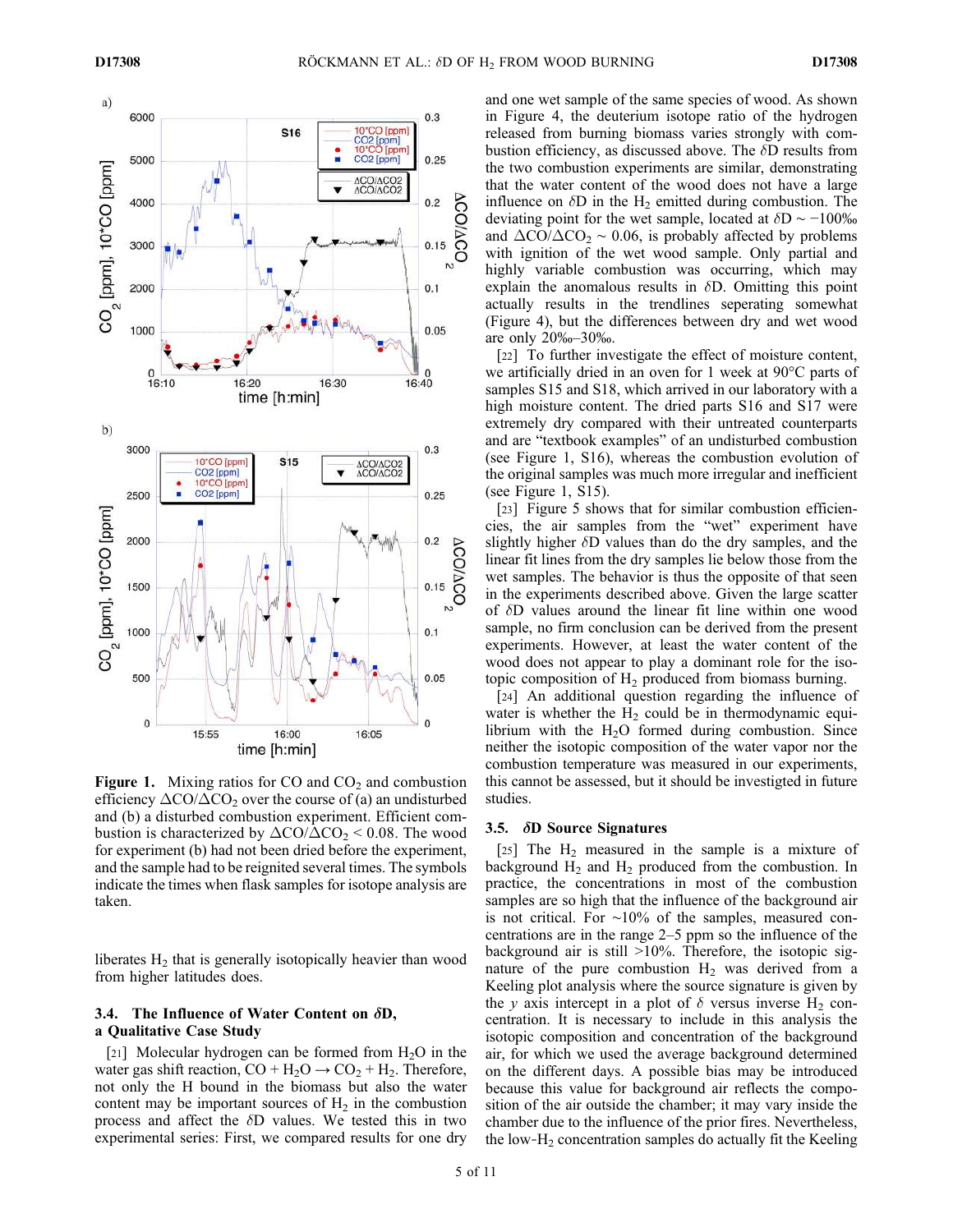

**Figure 2.**  $\Delta[H_2]/\Delta[CO]$  plotted as a function of  $\Delta CO/\Delta CO_2$  for all samples. No clear dependence on combustion efficiency is detected. The mean  $\Delta[H_2]/\Delta[CO]$  value is 0.16  $\pm$  0.13 without and 0.20  $\pm$  0.24 with the outliers (red). The high amount of scatter is unlikely to be the result of the analytical procedure only.

relation well, and the background correction procedure appears to be valid. For all other samples, the Keeling plot analysis returns  $\delta$  values that are on average 20‰ lower than simply the averages of the measurements.

[26] The linear fit to the  $\delta$ D versus 1/[H<sub>2</sub>] correlation of all samples yields an intercept of  $\delta D_{\text{source}} = -262\%$ . For the subgroup of the efficient  $(\Delta CO/\Delta CO_2 < 0.08)$  combustion samples, the intercept is −237‰; for the inefficient combustion samples, it is −291‰. These numbers are of course dependent on the selection of samples. Therefore, we also performed Keeling plot analysis for each combustion experiment individually, when at least two samples from the efficient and inefficient categories were available; the results are shown in Table 3. The average standard deviation on the



**Figure 3.** Overview of all results showing the correlation between  $\delta D(H_2)$  and  $\Delta CO/\Delta CO_2$ . Different colours indicate groups of wood samples from locations where  $\delta D$  of precipitation is within  $\pm 10\%$  of the specified value. Open symbols show results of *Gerst and Quay* [2001].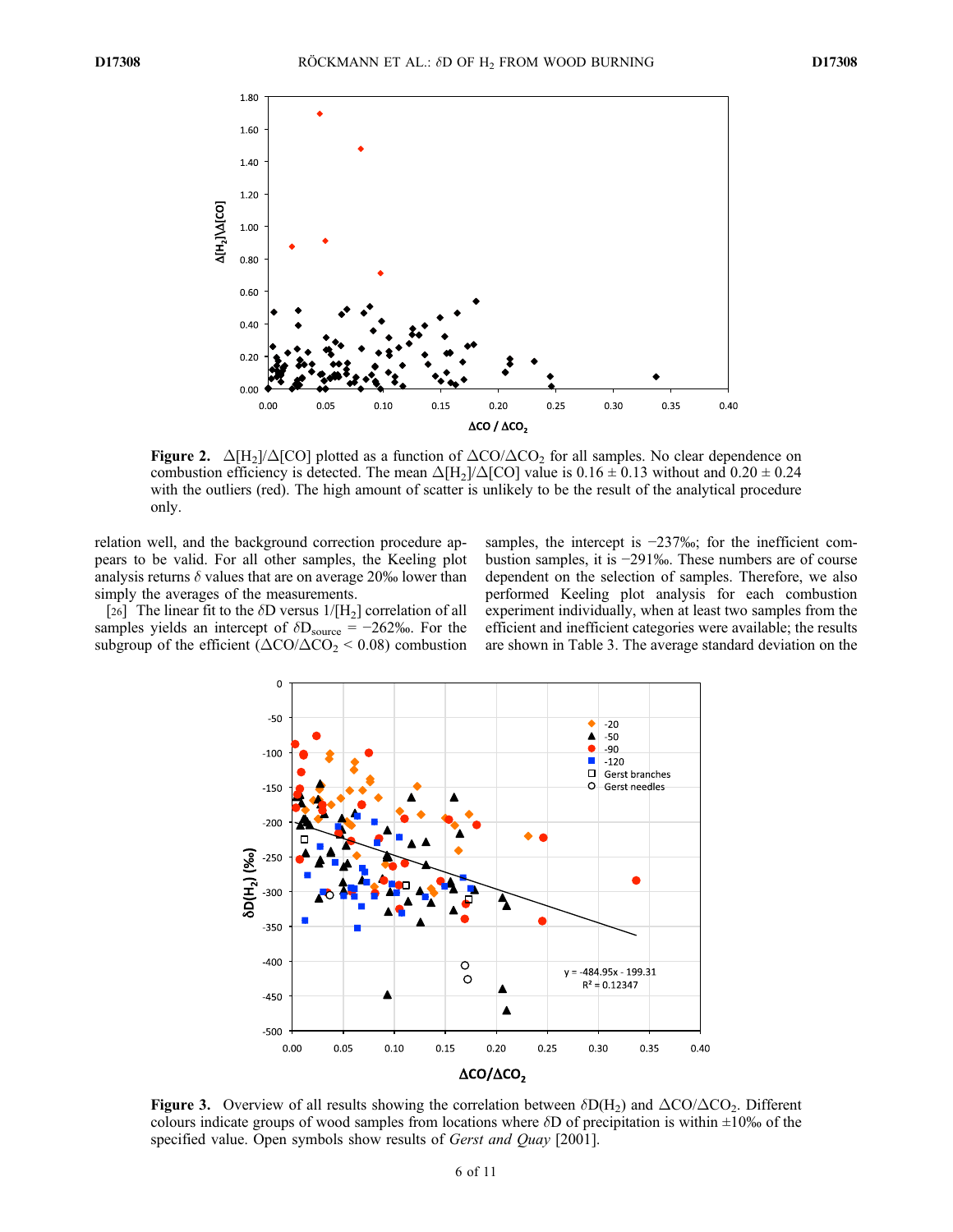

Figure 4.  $\delta$ D and  $\delta$ CO/ $\delta$ CO<sub>2</sub> for two selected wet and dry wood samples. The dashed line shows the linear fit to the data without the outlier (the exceptionally high  $\delta D$  value).

y axis intercept of the Keeling plot for all individual fires is  $\pm$ 27‰. The average correlation coefficient is  $R^2 = 0.89$ . For most individual experiments, the source signatures are heavier for the efficient combustions than for the inefficient ones.

#### 3.6. dD of the Bulk Biomass and Methoxyl Groups

[27] Table 3 also shows  $\delta$ D data for the bulk plant material and the methoxyl groups that were determined on the samples. Clearly, the bulk biomass is much more enriched than the  $H_2$  emitted from biomass burning. The average fractionation factor for all individual fires is  $\alpha_{\text{H2-biomass}} = (\delta_{\text{H2}} + 1)/2$  $(\delta_{\text{biomass}} + 1) = 0.85 \pm 0.05$  ( $1\sigma$ ), which agrees very well with the fractionation found for pine branches by Gerst and Quay [2001]. The slope of the  $\delta D_{H2} - \delta D_{bulk}$  regression line is  $1.02 \pm 0.39$ . The large uncertainty reflects the considerable scatter and shows that other factors contribute, for example, the different degree of efficient/inefficient samples for the different combustion experiments or variations in mixing ratios but also differences between plant species. Further-



**Figure 5.**  $\delta D$  of H<sub>2</sub> produced in the combustion of dry (full symbols, solid lines) and wet (open symbols, dashed lines) wood samples as a function of combusition efficiency. Samples S15 and S16 are from the same piece of wood, but sample S16 was thoroughly dried in an oven before combustion. The same is true for samples S17 and S18, S17 being the dried sample.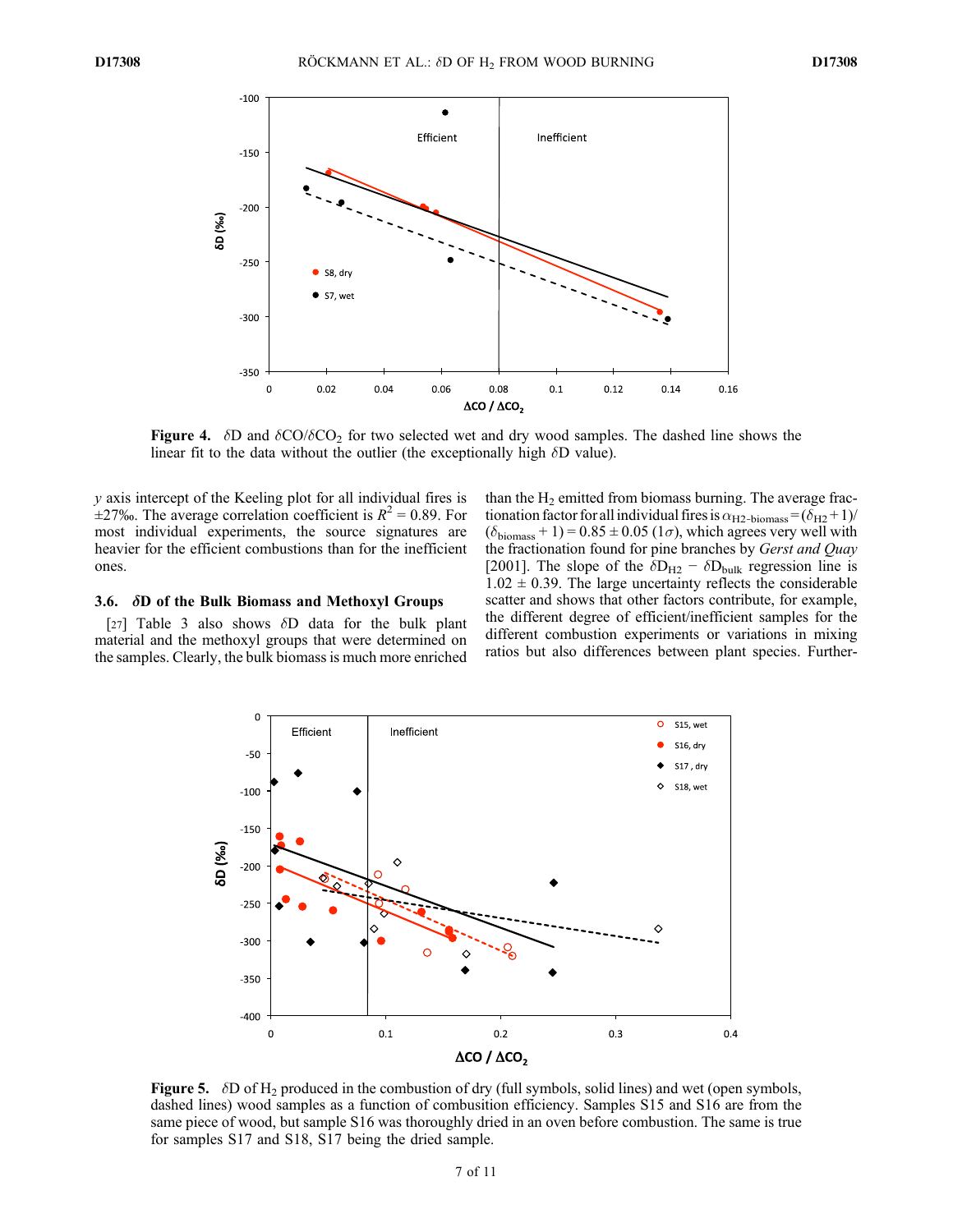Table 3. Overview of  $\delta$ D Values in ‰ From the Wood Burning Experiments<sup>a</sup>

| Sample           | Short Name           | All    | Eff.   | Ineff. | Bulk   | Methoxyl- | Precip. |
|------------------|----------------------|--------|--------|--------|--------|-----------|---------|
| S <sub>1</sub>   | Brisbane 1           | $-212$ | $-204$ | $-217$ | $-82$  | $-250$    | $-21$   |
| S <sub>2</sub>   | China                | $-194$ |        | $-197$ | $-108$ | $-278$    | $-58$   |
| S <sub>3</sub>   | Chile Cordillera 1   | $-248$ | $-277$ |        | $-103$ | $-274$    | $-67$   |
| S4               | Sydney               | $-179$ | $-149$ |        | $-67$  | $-187$    | $-23$   |
| S <sub>5</sub>   | Pacific Spirit, CA   | $-231$ | $-206$ |        | $-108$ | $-303$    | $-90$   |
| S <sub>6</sub>   | Loppi Finland        | $-237$ |        | $-237$ | $-123$ | $-286$    | $-88$   |
| S7               | Nepal Fresh          | $-228$ | $-204$ |        | n.m.   | n.m.      | $-61$   |
| S8               | Nepal Dry            | $-230$ | $-208$ |        | n.m.   | n.m.      | $-61$   |
| S <sub>9</sub>   | Chile Cordillera 2   | $-235$ | $-209$ |        | $-103$ | $-274$    | $-67$   |
| S <sub>10</sub>  | Puerto Rico          | $-176$ | $-176$ |        | $-72$  | $-266$    | $-15$   |
| S11              | Chile Valley         | $-260$ | $-242$ | $-305$ | n.m.   | $-269$    | $-54$   |
| S <sub>12</sub>  | China 2              | $-297$ | $-296$ | $-298$ | $-108$ | $-278$    | $-58$   |
| S13              | Loppi Finland 2      | $-325$ | $-295$ | $-379$ | $-123$ | $-286$    | $-88$   |
| S14              | Zotino 1             | $-243$ | $-205$ | $-258$ | $-137$ | $-315$    | $-122$  |
| S <sub>15</sub>  | Chibougamau Wet      | $-328$ |        | $-307$ | n.m.   | n.m.      | $-89$   |
| S <sub>16</sub>  | Chibougamau Dry      | $-273$ | $-256$ | $-287$ | $-151$ | n.m.      | $-89$   |
| S17              | British Columbia Dry | $-311$ | $-260$ | $-351$ | n.m.   | n.m.      | $-88$   |
| S18              | British Columbia Wet | $-287$ | $-267$ | $-294$ | $-108$ | n.m.      | $-88$   |
| S <sub>19</sub>  | Zimbabwe             | $-239$ | $-230$ |        | $-102$ | n.m.      | $-19$   |
| S <sub>20</sub>  | Namibia              | $-167$ | $-155$ | $-194$ | $-82$  | n.m.      | $-23$   |
| S <sub>21</sub>  | Zotino 2             | $-309$ | $-315$ | $-295$ | $-72$  | n.m.      | $-122$  |
| S <sub>22</sub>  | Brisbane 2           | $-208$ | $-204$ |        | $-84$  | $-250$    | $-21$   |
| S <sub>2</sub> 3 | East Trout Lake      | $-302$ | $-295$ | $-319$ | $-155$ | n.m.      | $-124$  |
| All samples      |                      | $-250$ | $-231$ | $-287$ |        |           |         |

<sup>a</sup>Column 3 gives the source signature calculated from all samples. Values for efficient samples only (column 4) and inefficient samples only (column 5) are given if at least two samples fall in the respective category; otherwise, cells are left empty.  $\delta D$  values of the bulk biomass, the methoxyl groups, and the precipitation in the region where the sample was obtained are given in columns 6, 7, and 8, respectively. The Online Isotope Precipitation Calculator (OIPC; accessible at http://www.waterisotopes.org/), employing the IAEA database and interpolation algorithms developed by Bowen and Wilkinson [2002] and refined by Bowen and Revenaugh [2003] and Bowen et al. [2005], was used to calculate annual  $\delta$ D values of meteoric water from wood sampling sites at the respective surface elevations. n.m., not measured.

more,  $\delta D_{\text{bulk}}$  measurements are sometimes problematic since the samples in question can also contain exchangeable water, i.e., water that can exchange with the environment after collecting the sample and before analysis, so that what is measured does not reflect the original water in the biomass.

[28] The strong isotope depletion can be due to either kinetic fractionation in the  $H_2$  formation process, a depleted source substrate, or both. The dependence of  $\delta D_{H2}$  on combustion efficiency cannot be explained by the source substrate alone, however. Nevertheless, isotope fractionation within various components of organic material is well established [Schmidt et al., 2003]. Recently, a similar  $\delta D$ depletion within the plant itself has been measured on methoxyl groups of pectin and lignin [Keppler et al., 2007; Vigano et al., 2009], and we report here  $\delta$ D determined for the methoxyl groups (Table 3). Indeed, similar and even slightly stronger depletions are observed, and the fractionation constant for methoxyl groups relative to the bulk biomass is  $\alpha_{\text{methoxyl-bulk}} = 0.82 \pm 0.02$ . The lower  $1\sigma$  standard deviation shows that  $\delta D_{\text{methoxyl}}$  is more closely linked to  $\delta D_{\text{bulk}}$  than  $\delta D_{\text{H2}}$  is and furthermore indicates that contamination from exchangeable water in the  $\delta D_{bulk}$  measurement is probably of minor importance. The quality of the  $\delta D_{H2} - \delta D_{\text{methoxyl}}$  correlation, however, is considerably worse than that of the  $\delta D_{H2} - \delta D_{bulk}$  correlation. This, together with the fact that  $\delta D_{H2}$  of the effective combustion samples is in most cases actually enriched relative to  $\delta D_{\text{methoxyl}}$ , indicates that the similar degree of fractionation may be a coincidence. Identifying the source substrate of the  $H<sub>2</sub>$  was beyond the scope of this study.

# 3.7. Relations Between  $\delta D$  in Precipitation, Bulk Biomass, Methoxyl Groups, and Emitted  $H_2$

[29] To establish the relationship between  $\delta$ D of precipitation and the  $H_2$  emitted, we obtained values of  $\delta D$  precipitation from the Online Isotope Precipitation Calculator (OIPC, accessible at http://www.waterisotopes.org/; see caption of Table 3 for more details), which calculates the isotopic composition as a function of geographic location and altitude above sea level.

[30] Figure 6 shows that the variation of the  $\delta$ D of precipitation, bulk biomass, methoxyl groups, and emitted  $H_2$  is related to latitude. All signals show a roughly similar behavior, indicating that the variation in  $\delta$ D in precipitation at different latitudes is a main driver in determining the  $\delta D$ of  $H_2$  from wood burning. The isotopic composition of the bulk biomass is slightly depleted relative to the water, and both methoxyl groups and  $H_2$  from wood burning are strongly depleted.

[31] Figure 7 shows the correlation plot between  $\delta D_{H2}$  and  $\delta$ D contents of precipitation. Again, there is a considerable degree of scatter, but the correlation slope of  $1.03 \pm 0.24$  is equal to unity within the error bars. Thus, the hypothesis formulated in the beginning is supported by the results. There is a clear relation between  $\delta D_{H2}$  from wood burning and  $\delta D_{\text{H2O}}$  in precipitation, which probably also holds for other types of biomasses. From the (modeled, OIPC) precipitation data and the  $\delta$ D source signatures determined for each combustion experiment, we can determine a pseudofractionation factor between precipitation water and the  $H_2$ produced in the combustion process:  $\alpha_{\text{bb-H2-precip}} = 0.80 \pm$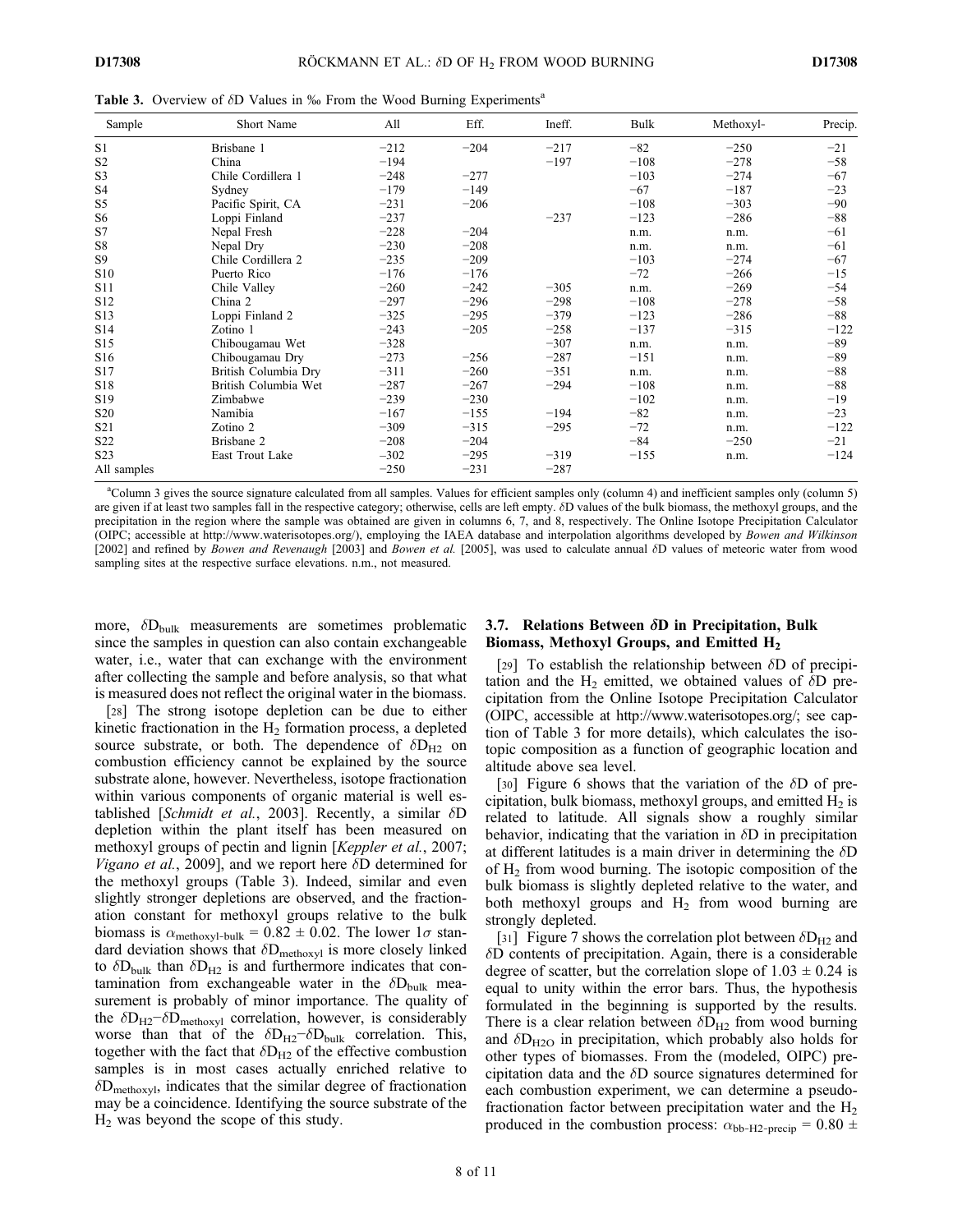

**Figure 6.** Variation of  $\delta$ D in precipitation, bulk biomass, methoxyl groups, and H<sub>2</sub> produced during combustion. All signatures show a similar behavior.

0.04. Since data on  $\delta$ D in precipitation are readily available, this parameterization could be implemented in global models to more realistically describe  $\delta D_{H2}$  from biomass burning.

## 3.8. Comparison to the Literature

[32] The latitude dependence of the isotope source signatures as determined in this study confirms a key assumption from both prior studies [Gerst and Quay, 2001; *Rhee et al.*, 2006b]. However, whereas the  $\delta$ D source signatures can become considerably more enriched than the global average value of  $\delta D = -290\%$  given by Gerst and *Quay* [2001] for tropical wood burning, none of the fires yielded a source signature as high as  $\delta D = -90\%$ , the value postulated by Rhee et al. [2006b] for the global average. It is unlikely that evaporative enrichment of leaves and grasses (see below) can be large enough to account for the difference. The key assumption that does not seem to be valid is the inverse correlation between  $\delta D_{bb}$  and [H<sub>2</sub>]/[CO] as presented in Figure 4a of Rhee et al. [2006b], a correlation that is not confirmed by our measurements. On the other hand, the good agreement between  $\alpha_{\text{H2-biomass}} = 0.85 \pm 0.05$ determined here for wood samples from various regions and the value found by Gerst and Quay [2001] supports their global average source signature.

[33] In this project, to obtain multiyear-averaged values, we have concentrated on wood samples of trunks or branches that were at least several years old. However, because trees grow with different rates in the different seasons, the results may be biased toward the main growing season.



Figure 7. Correlation between  $\delta D(H_2)$  produced from wood burning and  $\delta D$  of the precipitation in the growing region.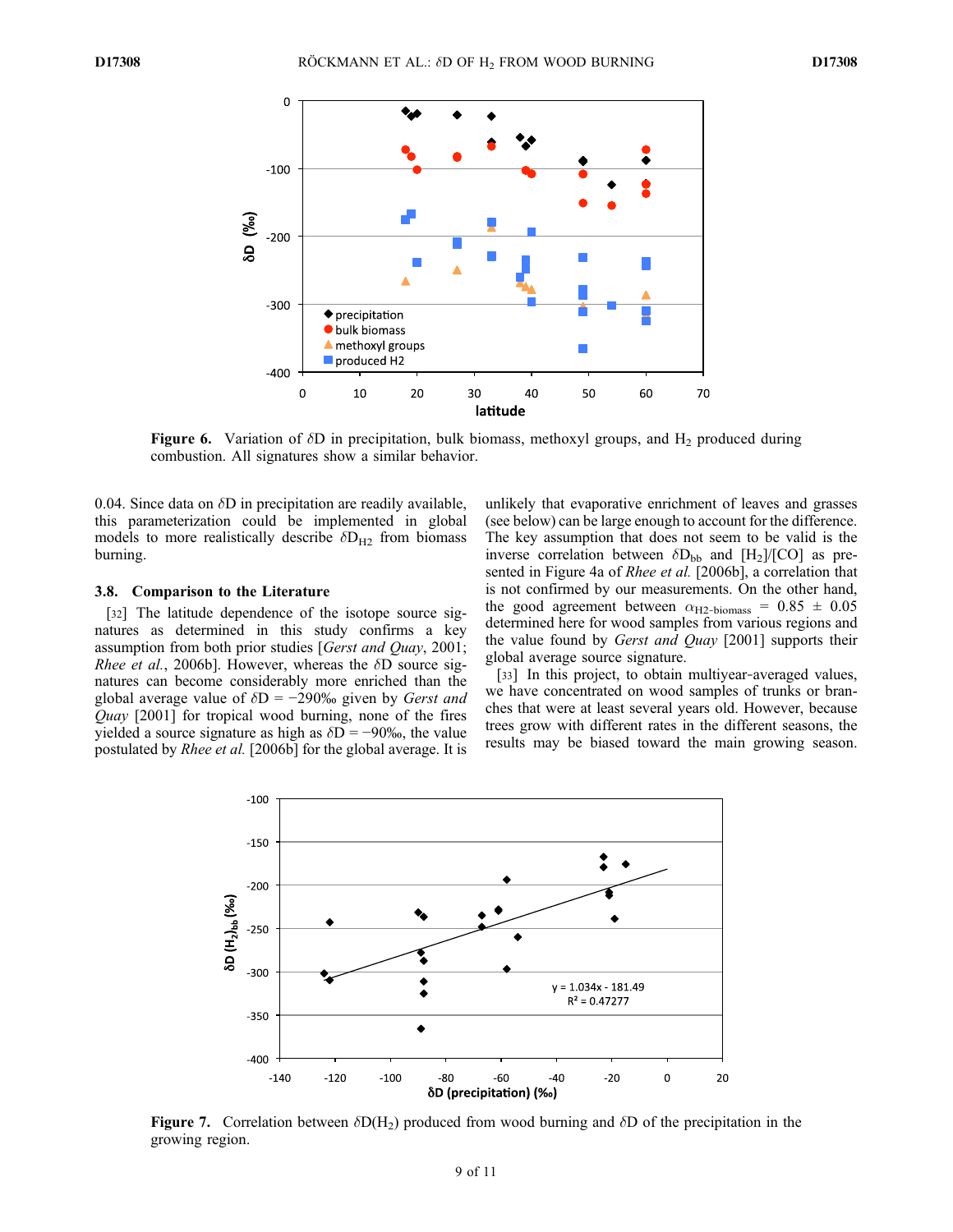Also, the  $\delta$ D in precipitation shows a seasonal cycle at many locations. In real natural fires, the principal fuels for the fire are often grasses, leaves, and branches. Those sources are generally isotopically enriched relative to the wood material because evapotranspiration increases  $\delta$ D values in leaves and grasses [Roden and Ehleringer, 2000]. Furthermore, this seasonal biomass is in many regions mostly affected by precipitation in the growing season. Although such effects may have interfered with the influence of precipitation in our study, they will also contribute to the atmospheric signals. For example, if a large fraction of the evaporatively enriched foliage burns in natural wildfires, they may lead to  $H<sub>2</sub>$  that is isotopically heavier relative to the values found here for wood samples. More studies need to be carried out to investigate further this effect on evaporative enrichment. In this respect, it is not clear why in the study of *Gerst and Quay* [2001] fires of pine needles emitted isotopically lighter  $H_2$ than did fires of the branches. Because our experiments were carried out with wood samples, the values presented here may not be adequate for savannah fires, but they should be representative for residential heating or cooking in regions where wood is used.

## 4. Conclusions

[34] The isotopic composition of  $H_2$  from wood burning was investigated in controlled burning experiments. The results increase the previously available data set (2 experiments, 6 samples in total) by more than an order of magnitude (23 experiments, 152 samples analyzed). Futhermore, wood samples were investigated from locations scattered all over the globe.

[35] Results demonstrate that  $\delta$ D of H<sub>2</sub> is closely related to combustion efficiency.  $\delta D$  decreases with decreasing combustion efficiency, which means that the isotope effects increase in more incomplete combustion, as expected.

[36] Second,  $\delta$ D is generally lower for wood samples that grew at high latitudes than for those from low latitudes. This reflects the latitude gradient of  $\delta$ D in precipitation. As expected, the  $\delta$ D in water from precipitation influences the deuterium isotope ratio of hydrogen in the wood through water taken up by the biomass during growth. When the wood is burned, the spatial distribution of  $\delta D$  in precipitation is found back in the  $\delta$ D of H<sub>2</sub>. A pseudofractionation factor between precipitation water and  $\delta D_{H2}$  of  $\alpha_{H2-precip}$  =  $0.80 \pm 0.04$  has been derived, which can be implemented in global models to more realistically describe  $\delta D_{H2}$  from biomass burning.

[37] The water content of biomass has at most a small effect on  $\delta$ D values of H<sub>2</sub> emitted during combustion, indicating that the biomass itself is the major source substrate for  $H_2$  formation.

[38] A similar dependency on  $\delta$ D in precipitation and thus latitude is predicted for all biogenic hydrogen‐containing gases, which ultimately originate from plant matter that receive local rainwater [Vigano et al., 2010]. Important examples are  $CH<sub>4</sub>$  from biomass burning but also from other sources such as wetlands or ruminants. The potential effect of such a dependency for global isotope models should be investigated, but the effects also need to be verified experimentally.

[39] **Acknowledgments.** We thank our colleagues and friends Tuula Aalto, Martin Vollmer, Michela Maione, Igor Arduini, Christian Wirth, Fiona Scarff, Sander Houweling, Constanza Gómez, John E. Mak, Tracey Evans, Pedro Campuzano Jost, Olga Mayol‐Bracero, and Doug Worthy for providing wood samples from different regions of the world. We are indebted to Ivan Vigano, who prepared the samples for bulk and methoxyl group isotope analysis. We thank Carl A. M. Brenninkmeijer for suggesting the possible role of moisture content that sparked the related experiments. The authors greatly appreciate the help of Gregor Feig, who classified the wood samples from Southern Africa. The project was funded by the seventh framework EU project EUROHYDROS and the Dutch Science Foundation NWO (project  $H_2$  budget, 816.01.001). A.G.W., G.H., S.G., and U. P. acknowledge support from the Max Planck Society (MPG) and from the German Research Foundation (DFG, PO1013/2‐1).

#### References

- Andreae, M. O., and P. Merlet (2001), Emission of trace gases and aerosols from biomass burning, Global Biogeochem. Cycles, 15(4), 955–966, doi:10.1029/2000GB001382.
- Bowen, G. J., and J. Revenaugh (2003), Interpolating the isotopic composition of modern meteoric precipitation, Water Resour. Res., 39(10), 1299, doi:10.1029/2003WR002086.
- Bowen, G. J., and B. Wilkinson (2002), Spatial distribution of delta O‐18 in meteoric precipitation,  $Geology$ ,  $30(4)$ ,  $315-318$ .
- Bowen, G. J., L. I. Wassenaar, and K. A. Hobson (2005), Global application of stable hydrogen and oxygen isotopes to wildlife forensics, Oecologia, 143(3), 337–348.
- Brand, W. A., et al. (2009), Comprehensive inter‐laboratory calibration of reference materials for delta O‐18 versus VSMOW using various online high-temperature conversion techniques, Rap. Commun. Mass Spectrom.,  $23(7)$ , 999-1019.
- Brenninkmeijer, C. A. M., et al. (2003), Isotope effects in the chemistry of atmospheric trace gases, Chem. Rev., 103(12), 5125–5162.
- Ehhalt, D. H., and F. Rohrer (2009), The tropospheric cycle of  $H_2$ : A critical review, Tellus, Ser. B, 61(3), 500–535.
- Feck, T., J. U. Grooss, and M. Riese (2008), Sensitivity of Arctic ozone loss to stratospheric  $H_2O$ , Geophys. Res. Lett., 35(1), L01803, doi:10.1029/2007GL031334.
- Feilberg, K. L., M. S. Johnson, A. Bacak, T. Röckmann, and C. J. Nielsen (2007), Relative tropospheric photolysis rates of HCHO and HCDO measured at the European photoreactor facility, *J. Phys. Chem. A, 111(37)*, 9034–9046.
- Gehre, M., H. Geilmann, J. Richter, R. A. Werner, and W. A. Brand (2004), Continuous flow  ${}^{2}H^{1}H$  and  ${}^{18}O^{16}O$  analysis of water samples with dual inlet precision, Rap. Commun. Mass Spectrom., 18(22), 2650–2660.
- Gerst, S., and P. Quay (2001), Deuterium component of the global molecular hydrogen cycle, *J. Geophys. Res.*, 106(D5), 5021-5031, doi:10.1029/2000JD900593.
- Greule, M., A. Mosandl, J. T. G. Hamilton, and F. Keppler (2008), A rapid and precise method for determination of D/H ratios of plant methoxyl groups, Rap. Commun. Mass Spectrom., 22(24), 3983–3988.
- Johnson, M. S., K. L. Feilberg, P. von Hessberg, and O. J. Nielsen (2002), Isotopic processes in atmospheric chemistry, Chem. Soc. Rev., 31(6), 313–323.
- Keppler, F., et al. (2007), Stable hydrogen isotope ratios of lignin methoxyl groups as a paleoclimate proxy and constraint of the geographical origin of wood, New Phytol., 176(3), 600–609.
- Lobert, J. M., D. H. Scharffe, W. M. Hao, and P. J. Crutzen (1990), Importance of biomass burning in the atmospheric budgets of nitrogencontaining gases, Nature, 346(6284), 552–554.
- Lobert, J. M., et al. (1991), Experimental evaluation of biomass burning emissions: Nitrogen and carbon containing compounds, edited by J. S. Levine, pp. 133–142, MIT Press, Cambridge, Mass.
- Novelli, P. C., et al. (1999), Molecular hydrogen in the troposphere: Global distribution and budget, J. Geophys. Res., 104(D23), 30,427–30,444, doi:10.1029/1999JD900788.
- Pieterse, G., M. C. Krol, and T. Röckmann (2009), A consistent molecular hydrogen isotope chemistry scheme based on an independent bond approximation, Atmos. Chem. Phys., 9(21), 8503–8529.
- Price, H., et al. (2007), Global budget of molecular hydrogen and its deuterium content: Constraints from ground station, cruise, and aircraft observations, J. Geophys. Res., 112(D22), D22108, doi:10.1029/2006JD008152.
- Rahn, T., J. M. Eiler, N. Kitchen, J. E. Fessenden, and J. T. Randerson (2002a), Concentration and dD of molecular hydrogen in boreal forests: Ecosystem-scale systematics of atmospheric H<sub>2</sub>, Geophys. Res. Lett., 29(18), 1888, doi:10.1029/2002GL015118.